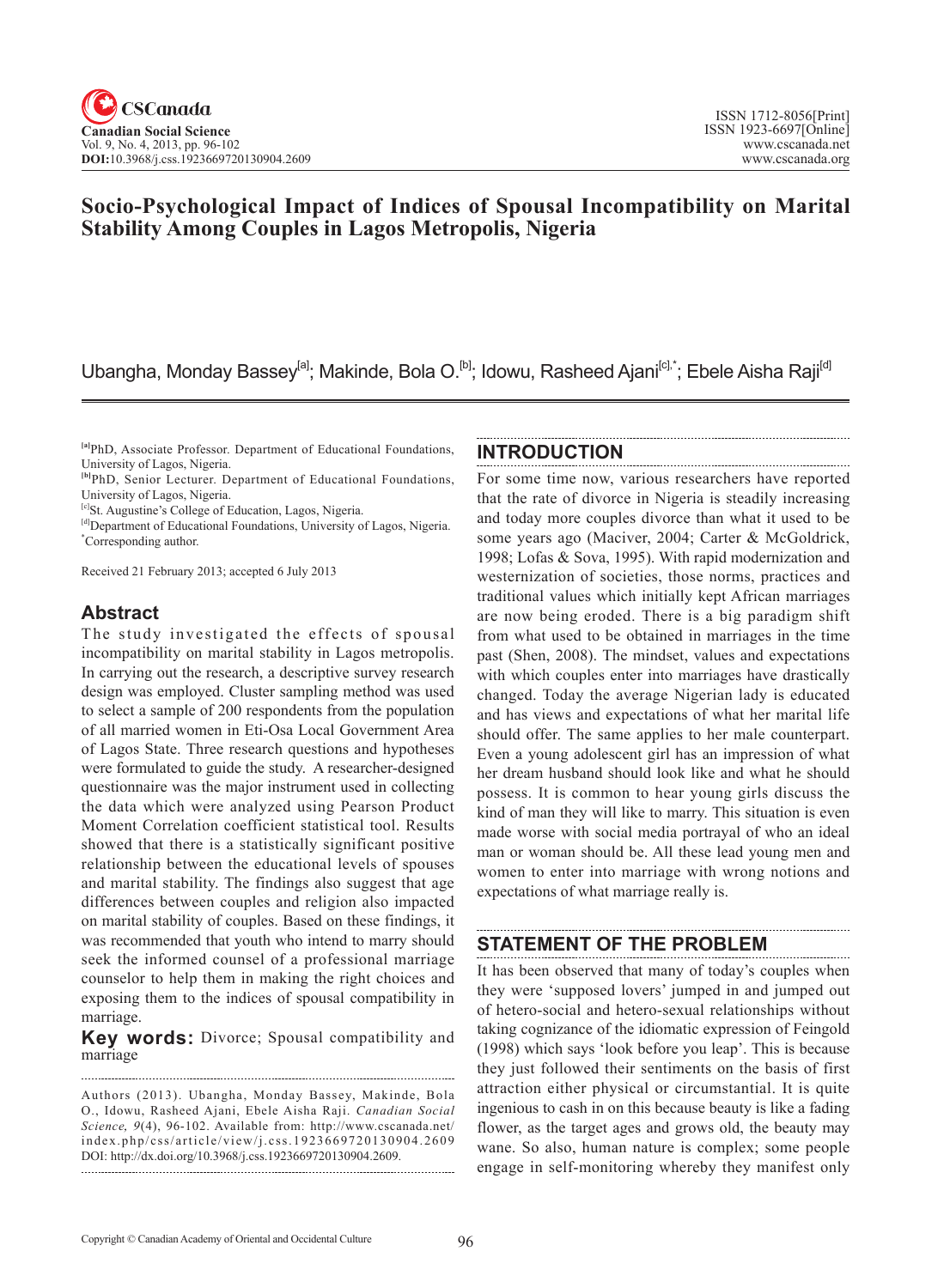desirable behaviors in public. Problem arises when the other side of love manifests simply because the love was not deep-rooted hence they announce that they are not compatible.

It is sad to note that when the couple is invigorated with any transient style of love outside the agape love (like the mania, philia, etc), sooner or later, it dawns on either that he/she is being used and with this, things may fall apart and the centre will not hold again in the process of cohabitation (Makinde, 2007). More disturbing is the fact that while the invigorating love lasted, vital issues like age differentials, educational qualifications, religious affiliations, occupational status, ethnicity and many variables are downplayed as trivialities to remove any obstacle on their way to the altar only to discover that they are really important but that it is too late.

Equally disturbing is the couple's unwillingness to check their blood group, genotype, rhesus factor, family background or create time for studying each other's personality characteristics; what is worse is that some would not even give room for courtship; many biological parents are seldom involved in marriage ceremonies if they raise contrary opinions and ready-made commercial parents/go-betweens are used and paid only to discover each other accidentally; with these, frustration may lead to aggression till thoughts of separation come into their minds. Many couples lack foresight about unpredictable happenstances like childlessness, gender of children, sickness and work-place stress as factors for marital happiness.

The worst case scenario is lack of communication both verbal and non-verbal (including sexual communication) among intact couples to iron out their differences and continue peaceful cohabitation. With this, unnecessary mountains are made out of a mole-hill in which case, adjustable issues like frigidity, anorgasmia, stress, obesity and miscommunication can be handled with the help of professional marital counselors or psychotherapists.

All marriages are expected to last 'till death do us part'. Factors that galvanize couples at the onset should be credible, enduring and should keep them together till old age. This is why this research attempts to sift out those socio-psychological indices that would make a couple compatible till death and impact on their marital stability.

**PURPOSE OF STUDY** 

The primary purpose of this study is to examine the relative effects of spousal incompatibility on marital stability in Lagos metropolis. Specifically, the study examined:

• The influence of educational level of the spouses on marital stability.

• The effect spousal age differences have on marital stability.

• The effect of religious differences of spouses on marital stability.

# **RESEARCH QUESTIONS**

Three research questions were formulated to guide the study.

• To what extent does educational level of the spouses influence marital stability?

• Do differences in age of spouses influence their marital stability?

• To what extent do religious differences among spouses influence the marital stability in Lagos Metropolis?

## **RESEARCH HYPOTHESES**

Three corresponding null hypotheses were formulated to guide the study.

• Differences in educational qualification of couples will not significantly influence the marital stability of spouses

• There is no significant relationship between difference in age and marital stability of spouses

• There is no significant relationship between religious differences of spouses and marital stability

# **REVIEW OF RELATED LITERATURE**

One of the many reasons given by scholars for the increasing rate of divorce among couples is spousal incompatibility (Maciver, 2004; Kabala, 2006; Umoh & Adeyemi, 2005; Mital, 2005). Family Health Avenue (2012) defines spousal incompatibility as the inability of married couples to live together in peace and harmony. One of the many mistakes in marriage is to delve into marriage without properly ascertaining if one is compatible with the person he/she intends to marry.

Spousal compatibility has many dimensions and includes compatibility in the area of health, education, age, attitude, personality and sexuality among others. Compatibility in the area of health will involve seeking answers to such questions as: Are the couples compatible in the area of their health? Does the couple's blood group match, do their genotypes match? Does either of them have a terminal disease? Does either of them have a genital disease that could put the life of the other person at risk? Does either of the partners have any congenital disease that could be transferred to the children? Is the man anorgasmic, impotent or sterile? Or does the man have any viral disease that could prevent him from being able to father a child? Does the woman have any form of disease that could prevent her from having children? Is the rhesus factor of the lady compatible with that of the man? All these are some of the questions couples intending to marry should ask and clarify before getting into the marriage.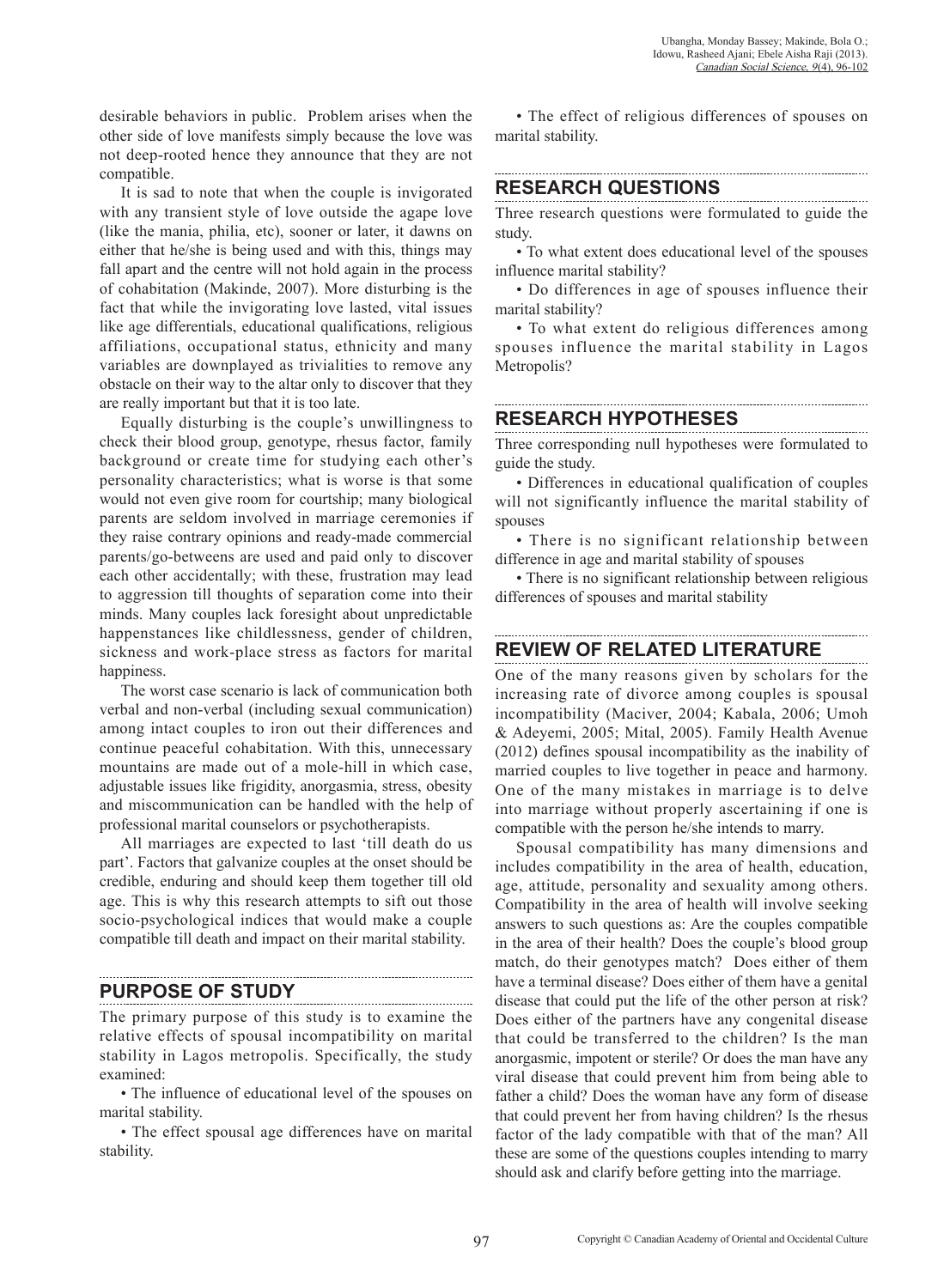Another area of compatibility is educational or intellectual compatibility. Mital (2005) and Yagoob (1984) studies have shown that intellectual compatibility can influence the stability of a marriage. In a situation where one of the spouses is highly educated and the other is not educated or has little education, there may be tendencies for friction to arise in that sort of marriage because the couples will be operating at different levels of intellectual experience. The couples may find it hard to exchange ideas and converse meaningfully because each couple will see things from their own experience or perspectives (Mital, 2005; Seraphine, 2010). However, researchers like Shen (2008) also suggests that intellectual compatibility may not always be necessary in marriage and cites cultures where the male is the dominant figure in the society so the men are the ones who are educated while the ladies are trained to take care of the home. In such marriages, the female tend to hold the man who is educated in high esteem and as such she respects the man and such marriages tend to be stable. This kind of scenario is prevalent in some parts of Nigeria, Africa and the world at large.

Another form of compatibility which researchers point out is hinged on attitudes, beliefs and religious inclinations (Seraphine, 2010; Sullivan, 2001; Olson & Olson, 2000). Successful marriages are built when people share the same beliefs, values, attitudes and religious inclinations. The effect of globalization and modernization has now made it that one meets all kinds of people and learns to live with them no matter the value they share or the beliefs they have. Globalization necessitates tolerance of other people's religion, beliefs and value systems. However, at the basic level, compatibility in attitudes, beliefs and religious inclinations still influence marital stability and success. Before a person marries, that person should understand the value system of the person whom he or she intends to marry, what are the beliefs of that person, what is the person's core value, what are those things he or she cannot compromise on? What does the person believe in? All these should be properly understood before the person decides to marry. There have been instances where marriages are dissolved because the partners could not agree on which religious house to attend or which religious practice they should inculcate in their children.

Anthropologists (Shenm, 2008) argue that one of the reasons why there were fewer rates of divorce in the time past was that the effect of globalization as we know it now was not as strong as it is now. These days there is a lot of mixing. In a university for example, there are students from all works of life, students with different beliefs and religious practices. There is a tendency for people to meet and interact and through the interaction marriage occurs. But in those days people lived in a close system, there was not much mingling with outside cultures, people mingled with their relatives, kins and community members, even if people were to go outside the community to marry it was still within reach. The values and cultures of that community will not so much different from the community the other person was coming from. Eventually when people from this kind of arrangement married, the marriage usually was stable, because both couple shared almost the same beliefs, practices, culture and values.

Hetero**-**Sexual compatibility is another area that researchers have cited as being capable of creating marital instability (Maciver, 2004; Busby, Carol1 & Willoughby, 2010). Scholars like (Manning & Cohen, 2010; Ogunsola, 2011) have cited the increasing incidence of a practice known as cohabiting where people decide to live together without formally getting married. According to those who practice it; it is a means of assessing if the person they want to marry is sexually compatible with them. According to these researchers, it is called 'trial marriage'. The two people will live together without formalizing marriage and while living together, they try to assess if they can successfully live together before they engage in the eventual marriage ceremony. While they are living together, they assess each other's sexual capabilities to ascertain if they are sexually compatible. Many scholars and religious bodies have condemned this practice as morally wrong and assert that even when couples who have cohabited eventually marry, they still end up divorcing at a higher rate than those who did not cohabit (Ogunsola, 2011; Manning & Cohen, 2010). In a study by Ganagana & Ambakederemo (2006), sexual compatibility was ranked fourth among the factors that lead to marital break-ups among married couples in Port-Harcourt. In a similar study by Umoh & Adeyemi (2005), sexual compatibility was ranked third among undergraduate students in Ilorin as one of the factors that could lead to marital break-up. The first was barrenness; followed by constant illness of any of the partners. This goes to show the importance of this aspect of compatibility.

There is also the issue of personality characteristics; this kind of compatibility assesses the extroversion and introversion of the individuals. Is the person an extravert, likes to talk to and meet people, likes to travel, or is the person an introvert, likes to be on his or her own, does not like the company of people, does not like to talk too much and likes to mind his or her own business. In addition to the above, other labels like the sanguin, the phlegmatic, the melancholic and the choleric are significant personality characteristics such that the theory of 'like poles repel, unlike poles attract can safeguard stability in marriage (Makinde, 2007). These are areas that are important in marriage. One must understand the partner's personality and decide if he or she can cope with such a person before deciding to enter into such marriage. A marriage where one partner feels irritated at the other partner, because of the partner's personality type will not last long. A marriage where it is difficult to plan trips, vacations or outings because each partner cannot agree with the other partner on where the ideal spot should be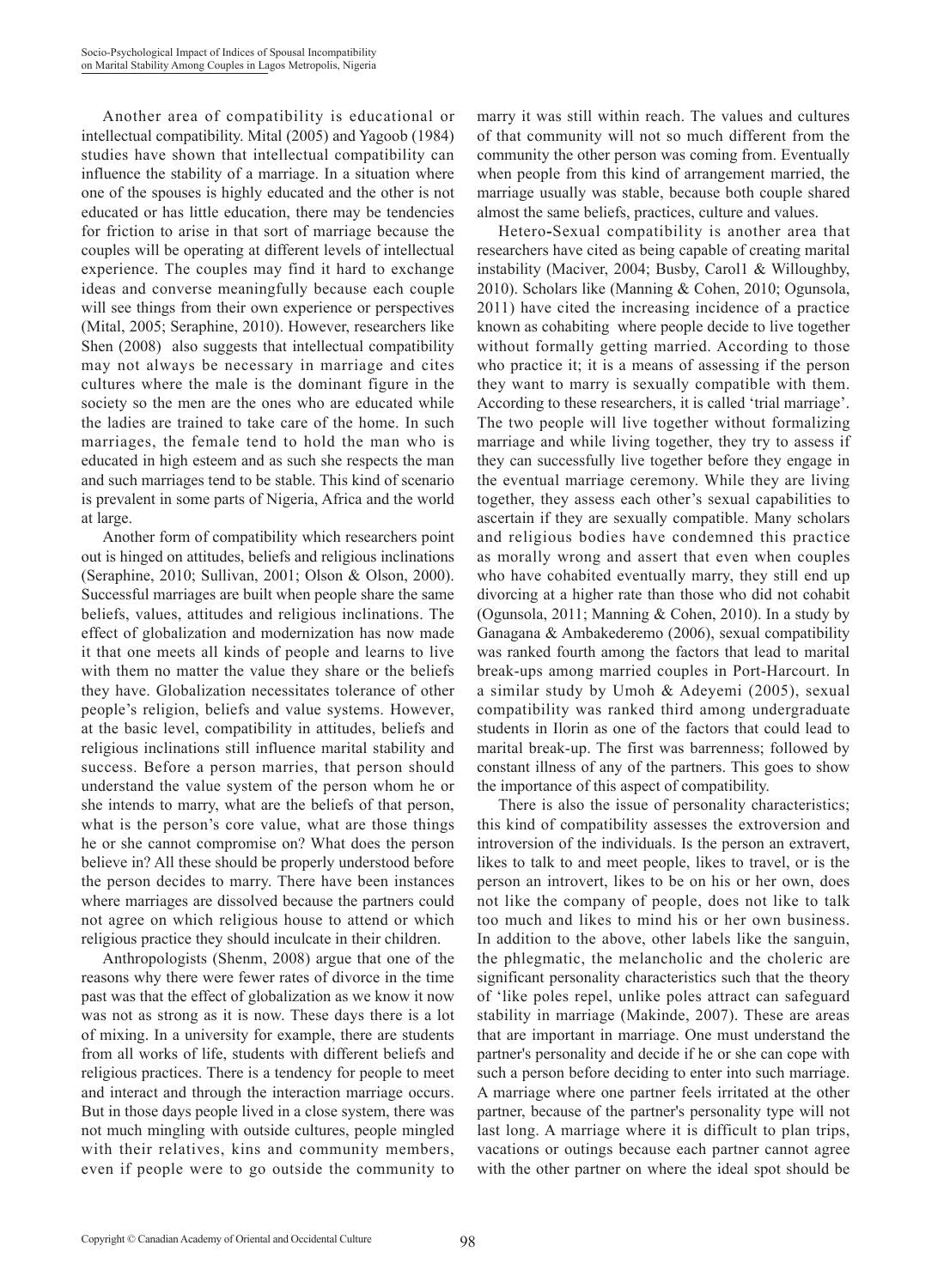will have problems. Personality compatibility also relates to the couples' social compatibility. One's personality will determine the individual's social and interpersonal skills. It determines where the person likes to visit, how the person relates in public and what kind of person the individual likes to talk to. These issues can influence marriage if couples do not resolve them before entering the marriage.

Another form of compatibility which scholars cite but have not fully agreed on is age compatibility (Pathfinder International/Ethiopia 2006, Lowenstein 2005). Some researchers opine that it is not necessary for the couples to be of the same age bracket as long as there is mutual love and understanding between them. Others believe that age compatibility is a necessity in marriage, that both partners should be of the same age bracket, so that there can be meaningful discussions and understanding between them. Other scholars cite maturity as the key factor rather than the physical age of the couples. According to them it is possible for a man to marry a woman who is older in age but young at heart and may not be fully mature to handle the intricacies of marriage. In the time past, the norm was for the man to marry a lady who is quite younger, but with modernization and industrialization, the norm is now shifting, men now marry women who are about their age or older. With the long years it takes for one to finish school, men now get old before they marry, this equally affects the girls (Makinde, 2004).

If one were to compare the times past with the present, one will note that marriages lasted and were usually successful unlike marriages of this present age which tend to break no sooner than they are consummated. One might ask, how did compatibility play a role in the success of the earlier marriages? Most couples of old were not so educated to have made right decisions as to who was compatible or not to them. However, Makinde (2004) underscored parental involvement in the mate-selection process and the preparations into couple-hood proper; this appears as part of the credible factors that enhanced the success of their marriages.

In the distant past, the environment in which the couples lived made them compatible; the experiences they were exposed to were almost the same. The level of education, the people they came in contact with were all similar. The environment of their time encouraged and likely made their marriages more stable than what obtains today. Today, the environment in which we live is totally new, it is a global village. The traditions and values which held marriages together have been eroded. Through technology and ICT facilities, people can now reach out to others from any part of the world and contract marriages; places our forebears never dreamt of going can now be reached.

Given these prevailing circumstances, where the world has become a global village and smaller; people from different parts of the world can now mingle and interact with one another. The importance of spousal compatibility and its influence on marital stability becomes necessary for (investigated) investigation or to be investigated.

#### **METHODOLOGY**

The study adopted a descriptive survey design using simple random sampling technique to select Eti-Osa Local Government Area of Lagos state, Nigeria as the study locale .The sample consisted of 100 married intact couples (100 males and 100 females) selected through cluster sampling. Each major street within the council development area served as a cluster. Ten clusters were identified and from each, ten married men and their spouses were selected utilizing systematic sampling procedure. However, in selecting the participants, two criteria were considered: The respondent must be married and currently living with spouse.

A 20-item researcher designed questionnaire titled Couples Marital Compatibility Questionnaire (CMCQ) was used to elicit responses from the participants. The instrument had two sections, A and B. Section A sought the biographic data (age, gender, religion, duration of marriage and highest educational qualification) of the respondents while Section B contained items used to garner data on couples' perception of marital issues. The item response format was a four-point Likert scale of strongly agree, agree, disagree and strongly disagree which were scored 4, 3, 2, and 1 respectively for positive items while the negative items were scored in reverse order. The researchers personally administered the questionnaire to the participants in their various homes.

The content and face validity of the data collection instrument were determined by expert opinion while its reliability was empirically ascertained by the test retest procedure using an eight week time lag which yielded a coefficient of 0.83. Descriptive and inferential statistics were employed to analyze the hypotheses generated.

### **RESULTS**

# **Table 1**

**Demographic Data of the Respondents** 

| <b>Variables</b>            | Frequency | Percentage |  |
|-----------------------------|-----------|------------|--|
| Age                         |           |            |  |
| $<$ 25 years                | 18        | 9.0        |  |
| $25 - 35$ years             | 101       | 50.5       |  |
| $36 - 45$ years             | 49        | 24.5       |  |
| $<$ 45 years                | 32        | 16.0       |  |
| Total                       | 200       | 100.0      |  |
| <b>Religion</b>             |           |            |  |
| Christian                   | 119       | 59.5       |  |
| Muslim                      | 69        | 34.5       |  |
| <b>Traditional Religion</b> | 12        | 6.0        |  |
| Total                       | 200       | 100.0      |  |

To be continued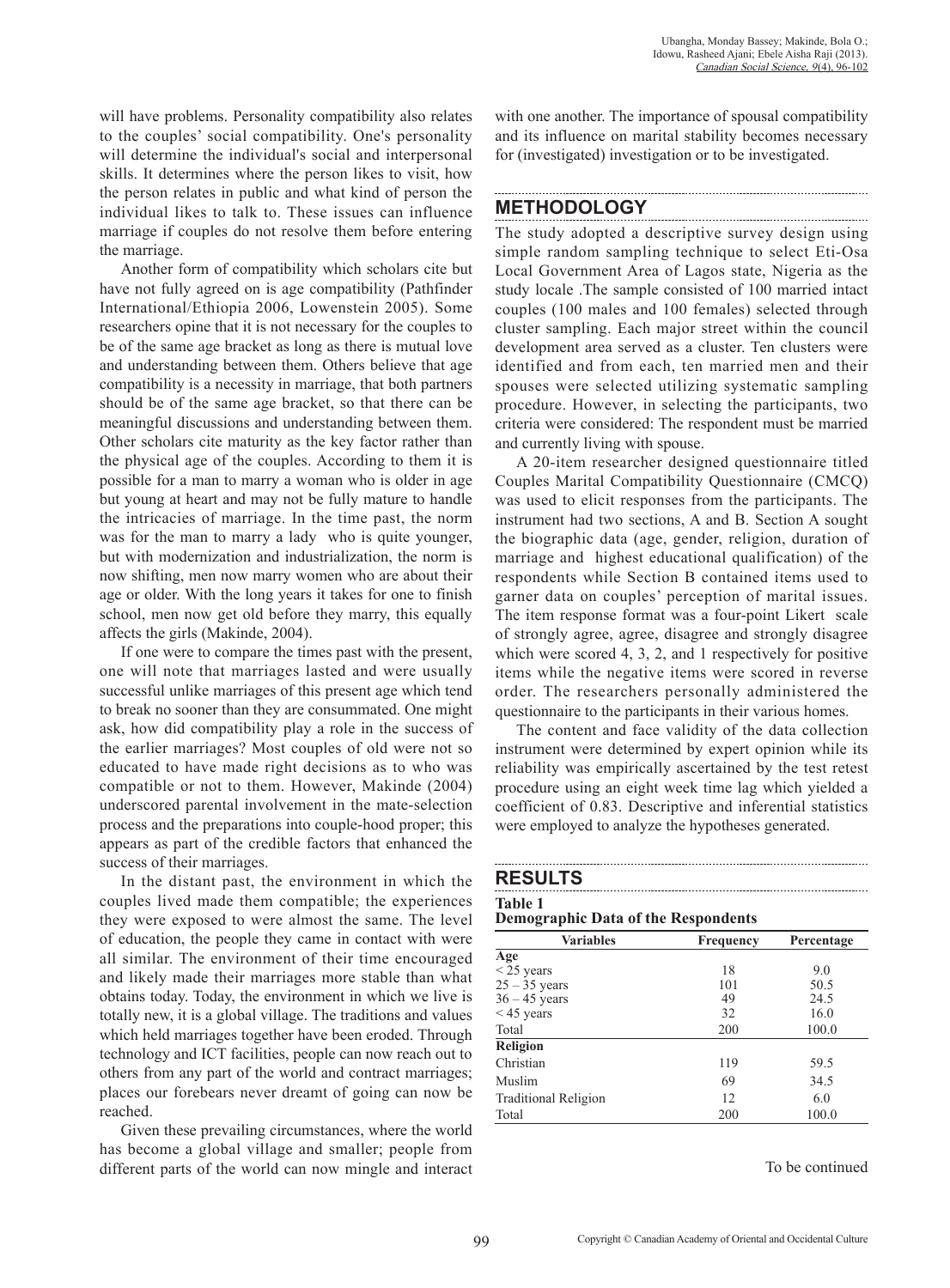| <b>Variables</b>                 | Frequency | Percentage |
|----------------------------------|-----------|------------|
| <b>Tribe</b>                     |           |            |
| Yoruba                           | 91        | 45.5       |
| Igbo                             | 67        | 33.5       |
| Hausa                            | 5         | 2.5        |
| Other                            | 37        | 18.5       |
| Total                            | 200       | 100.0      |
| <b>Educational qualification</b> |           |            |
| Primary education                | 23        | 11.5       |
| Secondary education              | 62        | 31.0       |
| ND/NCE/HND                       | 9         | 4.5        |
| First degree                     | 79        | 39.5       |
| Second degree                    | 27        | 13.5       |
| Total                            | 200       | 100.0      |

Table 1 shows the demographic characteristics of the respondents used for the study. With regards to the age of the respondents, only 9% of the respondents were below

Continued 25 years; respondents that were above 45 years formed 16% of the sample, followed by those between 36-45 years who constituted about 24% of the sample while those within the 25-35 years age bracket formed the bulk (50.5%) of the sample used in the study.

> Table 1 also shows that in terms of religious affiliation Christians constituted 59.5% as against 35.4% that were Muslims and 6% traditional worshipers. With regards to tribe or ethnicity of the respondents, the Yoruba and Igbo were predominant with 45.5% and 33.5% respectively while other tribes (Hausa, Edo, Efik, and other minorities) formed only about 21% of the sample. With regards to educational qualifications of the respondents, 11.5% had only primary education, 31.0% (secondary education), and 4.5% were ND/ NCE/HND holders while 39.5% and 13.5% were first degree and Masters degrees holders respectively.

#### **Table 2**

| --------                                                                                         |  |  |
|--------------------------------------------------------------------------------------------------|--|--|
| Pearson Product Moment Correlation between Educational Level of the Spouse and Marital Stability |  |  |

| <b>Variable</b>                                                           | Mean        | <b>SD</b>      |     | Df  | r-cal  | r-crit |
|---------------------------------------------------------------------------|-------------|----------------|-----|-----|--------|--------|
| Educational level                                                         | 12<br>ر 1 . | $\sim$<br>7.∠0 | 200 | 198 | $\sim$ | 0.195  |
| $\cdots$<br>Marital<br>. stability                                        | 9.68        | ี่ ⊥ี้ −ี้ −   | 200 |     | ∪.J∠   |        |
| $\sim$ $\sim$<br>$\cdot$ $\cdot$ $\wedge$ $\wedge$ $\sim$ $\cdot$ $\cdot$ | 100         |                |     |     |        |        |

Significant at  $0.05$ , df = 198

The result from Table 2 shows a significant correlation between education level of spouse and marital stability in Eti-osa Local Government Area of Lagos State. This

was based on the result of the analysis which shows a calculated r-value of 0.32 as against a theoretical value of 0.195 at 0,05 alpha level.

#### **Table 3**

**Table 4**

| Relationship Between Religious Differences of Spouse and Marital Stability |  |  |  |  |
|----------------------------------------------------------------------------|--|--|--|--|
|----------------------------------------------------------------------------|--|--|--|--|

| . .                                |     |      |                              | . . |                |        |
|------------------------------------|-----|------|------------------------------|-----|----------------|--------|
| Variable                           |     | $-$  | sd                           |     | r-cal          | r-crit |
| Religious differences              | 200 | ს.სი | 1.03                         | 198 |                | 0.195  |
| $\cdots$<br>Marital<br>. stability | 200 | .68  | ⌒<br>4 <sup>4</sup><br>ن⊤. ک |     | $-0.4\epsilon$ |        |
|                                    |     |      |                              |     |                |        |

Significant at  $0.05$ , df = 198

From the results presented in Table 3, it was evident that the calculated r-value of 0.42 is greater than the critical r-value of 0.195 given degrees of freedom 198 at 0.05 level of significance This shows that there is a significant negative relationship between religious differences of couples and marital stability.

| таріс <del>ч</del>                                                       |  |  |  |  |
|--------------------------------------------------------------------------|--|--|--|--|
| Relationship Between Differences in Age and Marital Stability of Spouses |  |  |  |  |

|                      | $\sim$ |                          | $\sim$     |          |       |        |
|----------------------|--------|--------------------------|------------|----------|-------|--------|
| . .<br>⁄ariable      |        | $\overline{\phantom{a}}$ | sd         | Df<br>v. | r-cai | r-crit |
| Differences in age   | 200    | $\cap$<br>11.20          | 4.30<br>д. |          |       | 0.195  |
| stability<br>Marital | 200    | .68                      | 2.4J       | 198      | 0.68  |        |

Significant at  $0.05$ , df = 198

The table shows that r-calculated of -0.68 is greater than r-critical of 0.195 given 198 degrees of freedom 198 at 0.05 level of significance. This shows that there is a significant negative relationship between difference in age and marital stability of couples.

### **DISCUSSION OF FINDINGS**

Marital Compatibility is a state in which couples live in harmonious relationship without conflict or disunity (definitions. com 2012; family health avenue 2012).

Indices of marital compatibility are enormous most of which are responsible for the higher divorce rate in our society today thus this study was conceived to investigate the relative effect of spousal incompatibility on marital stability among couples in Lagos metropolis.

Findings from hypothesis one shows that there is a significant relationship between the educational level of the spouse and marital stability in Lagos. This finding is line with findings of Brandson (1990) and Tilson and Larsen (2000) who observed that spouse' educational status could influence couples' marital stability. This result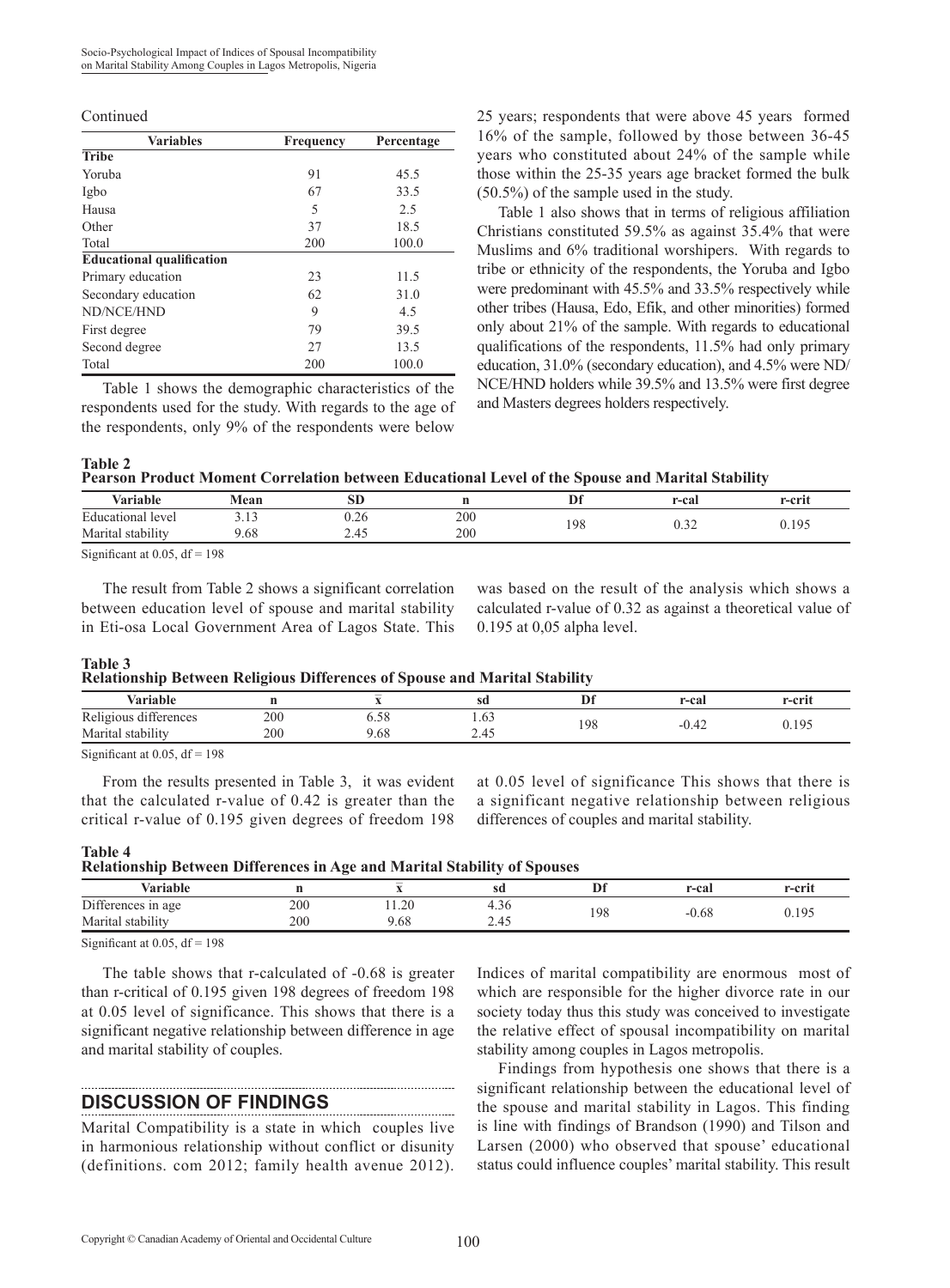was corroborated by Isiugo- Abanihe (1998) who showed that there is a positive relationship between women higher education and the rate of divorce in the Nigerian society. In the past, the Nigerian society witnessed a lower divorce rate because of lower educational status of women in those days. Women were trained to be submissive to the will of their husband; however, the story is no longer the same because of the emphasis on the education of women, some of whom today value their career more than their family. There are more women with higher degrees and the consequences of this are seen in the number of separation and divorce in the society. This is because a highly educated woman tends to be less dependent on her husband, she is empowered, she is not desperate unlike the uneducated woman who sees her husband as lord and as such will usually go the extra mile to make her marriage work. The uneducated woman is not empowered as the educated woman and she may not have the means to effectively cater for herself if she leaves her husband's home unlike the educated woman.

Findings from hypothesis two revealed that there is a significant negative relationship between spousal age differences and marital stability. This suggests that marital stability may be threatened if the differences in age between spouses is large. This result negates the findings of Beck and Powell (2005) and Denisuik (2005) who posit that differences in age are not a significant factor influencing marital stability of couples as long as the couples understood themselves. Traditional wisdom holds that most women prefer older men while most men prefer younger women; however modern practice shows that the age gaps between husbands and wives in most marriages today are closing. Looking at today's couple, one would observe that the age difference between husband and wife is almost close or non-existent. Unlike what used to be obtained in the time past where the husbands used to be far older than the wives. As the society transforms and old ways make room for new ways, one would observe that while previously it was a fashionable thing for a woman to marry a man who is far older than her, the story is different today and this change may have influenced the high rate of marital instability in the Nigerian society. Adedokun (1998) has shown that women who marry men who are their age mate stood a greater risk of failing in their marriage than-the women who married men far older than them. The reason for this could be traced to the effect of modernization in Africa; women now go to school and reach the height of their educational endeavour. Men meet women who are about their age bracket in higher institutions even in the secondary school.

Findings of hypothesis three also show that religious differences significantly affect marital stability. In other words, holding different religious beliefs and/or belonging to different religious affiliations may ginger marital instability. This finding supports the findings of Strauss (2006) that religious affiliation influences marital stability because couples from different religious backgrounds may have a high tendency of experiencing friction in their marriage because of different belief systems particularly if any of them is fanatical.

### **RECOMMENDATIONS**

Since marital success is dependent love and compatibility, the study recommends the following:

• African culture and values should be rejuvenated and integrated into the school curriculum particularly at the secondary and higher education levels in Nigeria.

• Youths who intend to get married should seek the counsel of a professional marriage counsellor, to assist them make the right decision and enlighten them about the indices and importance of spousal compatibility in marriage.

• Classes, seminars and workshops can be organized by different NGOs, government functionaries and religious bodies to teach young people the importance of spousal compatibility before and in marriage and disseminate adjustmental coping mechanisms for couples experiencing apparent incompatibility in their marriages.

• Couples should always be reminded through the media about their marital vows of 'till death do us part' so they must never plan to call it quits, rather, they must dialogue to complement one another and annihilate the causes of incompatibility in their marriage.

## **CONCLUSION**

Marriage is an important act which many people want to experience in their lifetime. Compatibility plays a significant role in the kind of marriage any one could get. It determines a person's future health both physically, emotionally and socially; it can determine whether the person will live a happy life or a miserable one. There is therefore need for adequate consideration and planning before going into it. Most people want to get it right the first time; they do not want to go through the pain of an unstable marriage. Spousal compatibility is one of the means through which people assess the potential for success of their relationship. Through spousal compatibility, people assess whether the person they want to marry or not share the same characteristics with them,

## **REFERENCES**

- Adedokun, O. A. (1998). Widowhood, divorce and waiting time: A neglected aspect of nuptiality studies in Nigeria. *Nigerian Journal of Social Work Education*, *2*(2), 38-54.
- Beck, C., & Powell, L. (2005). Mate selection and age: What females really want. *Journal of Evolutionary Ecology Research*, *84*(2), 96-113.